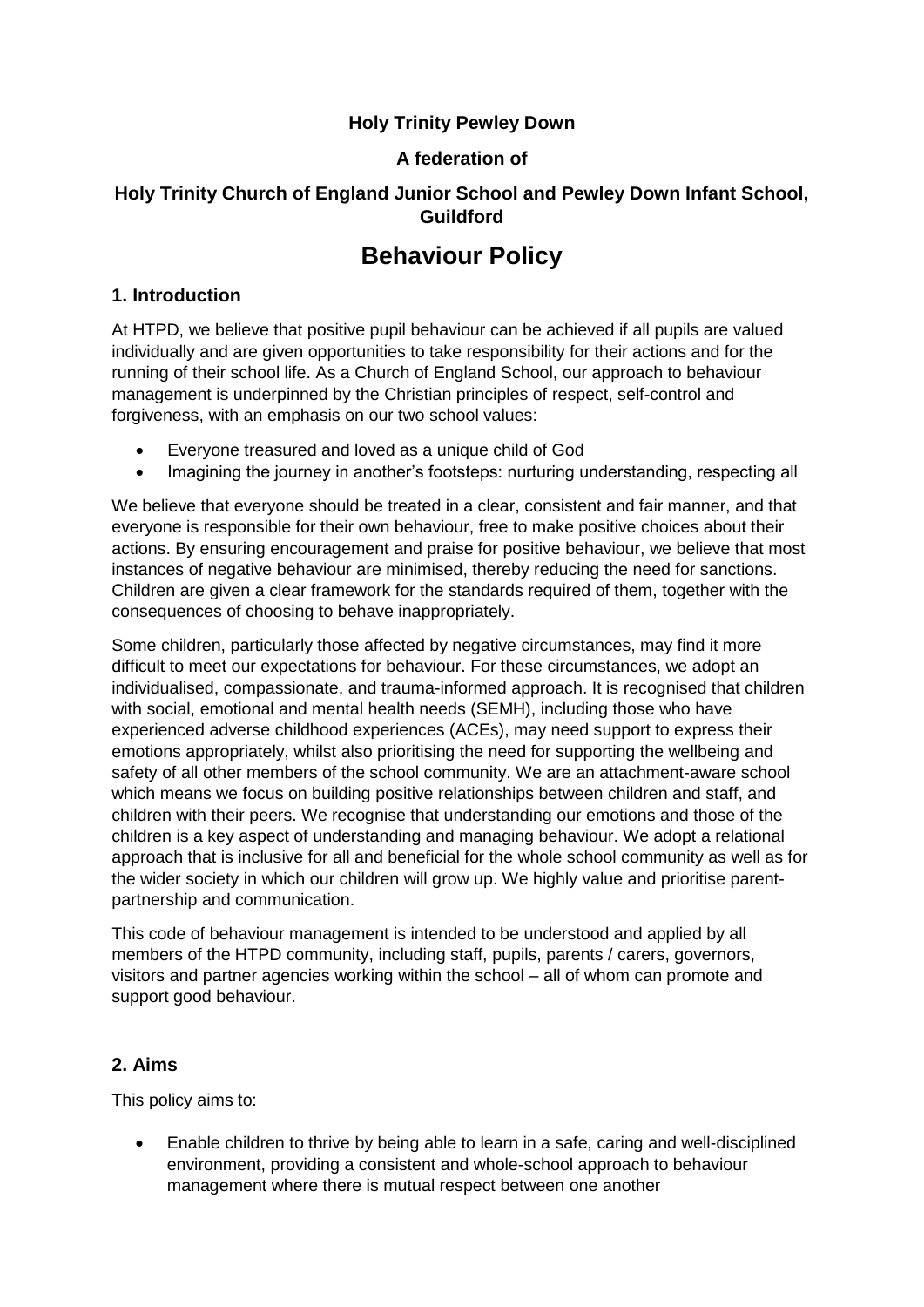- Emphasise that responding to the SEMH needs of children is a whole-school responsibility, recognising that behaviour is a form of communication, often expressing an emotional need (whether conscious or sub-conscious) and providing a framework to respond accordingly
- To help children acquire a sense of worth, identity, behaviour attitudes and actions that will equip them for a successful adult life
- To make children aware that their behaviour affects the happiness of others, defining what we consider to be unacceptable behaviour, including bullying
- To help children to consider the impact that their behaviour/actions can have upon themselves and others, outlining how pupils are expected to behave
- Summarise the roles and responsibilities of different people in the school community with regards to behaviour management
- Outline our system of rewards and sanctions, in line with individual class charters which will show progression and continuity across the school

# **3. Legislation, statutory requirements and linked policies**

This policy is based on advice from the Department for Education (DfE) on:

- [Behaviour and discipline in schools](https://www.gov.uk/government/publications/behaviour-and-discipline-in-schools)
- [The Equality Act 2010](https://www.gov.uk/government/publications/equality-act-2010-advice-for-schools)
- [Use of reasonable force in schools](https://www.gov.uk/government/publications/use-of-reasonable-force-in-schools)
- [Supporting pupils with medical conditions at school](https://www.gov.uk/government/publications/supporting-pupils-at-school-with-medical-conditions--3)
- Section 175 of the [Education Act 2002](http://www.legislation.gov.uk/ukpga/2002/32/section/175), which outlines a school's duty to safeguard and promote the welfare of its pupils
- Sections 88-94 of the [Education and Inspections Act 2006](http://www.legislation.gov.uk/ukpga/2006/40/section/88), which require schools to regulate pupils' behaviour and publish a behaviour policy and written statement of behaviour principles, and give schools the authority to confiscate pupils' property
- [DfE guidance](https://www.gov.uk/guidance/what-maintained-schools-must-publish-online#behaviour-policy) explaining that maintained schools should publish their behaviour policy online

It is also based on the [special educational needs and disability \(SEND\) code of practice](https://www.gov.uk/government/publications/send-code-of-practice-0-to-25).

Details of our school's approach to preventing and addressing bullying are set out elsewhere in our anti-bullying policy (link).

Details regarding physical restraint are set out in our positive touch policy (link).

# **4. Factors relating to good behaviour**

### **Good behaviour is most likely when staff:**

- Implement a clear and consistent positive approach to classroom management which is contributed to and understood by all pupils (class charter)
- treat children as unique individuals, treasuring each one's personality, character and circumstances
- greet children positively at the start of each day (starting each day afresh) and finish the day well
- are well prepared and provide appropriate work for pupils of varying abilities
- take an interest in children's own activities and value children's work
- understand and articulate what is expected of the children both inside and outside the classroom, having a plan for dealing with low level disruption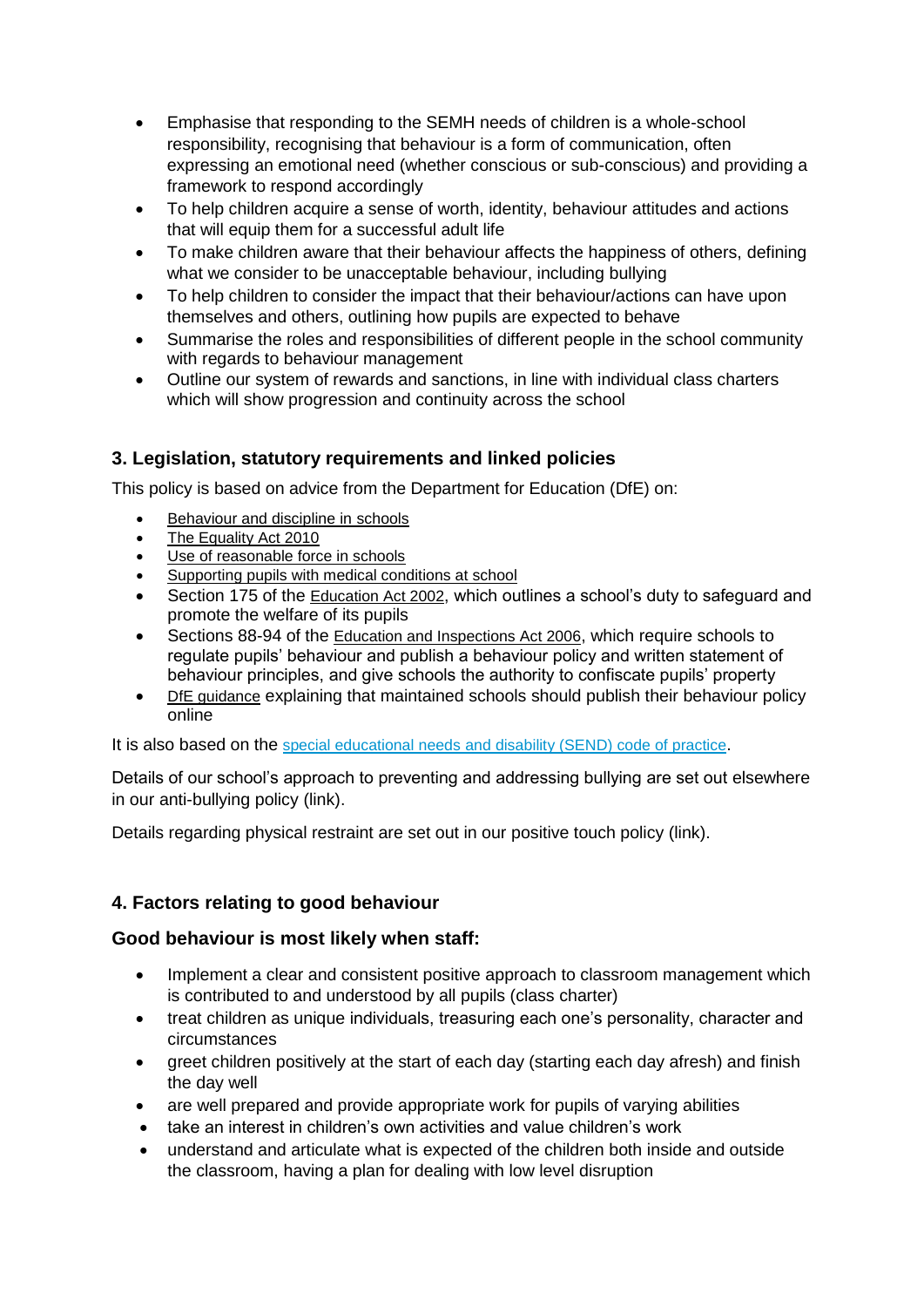- extend and motivate children with challenging tasks
- deal with problems promptly
- listen to and value all points of view
- remain calm and assertive, but not aggressive
- follow incidents through using agreed procedures
- use a consistent system of rewards and sanctions
- publicly acknowledge and promote good behaviour / attitudes (e.g. praising politeness / respect)
- provide a good personal example sympathy, humour, self-control etc.
- are visible about the buildings and grounds
- are aware of individual needs/circumstances and respond accordingly with compassion

### **Good behaviour is most likely when pupils:**

- are aware of and follow the class charter
- are taught to have empathy and respect for others
- are aware of classroom organisation, routines and expectations
- are aware of and understand the reasons for the system of rewards and sanctions
- see good behaviour / attitudes being demonstrated around them
- are involved in the development of their school through the voice of school council

### **Good behaviour is most likely when parents:**

- are aware of the expectations for good behaviour and for the sanctions that are imposed when these expectations are not met
- are informed and consulted about more serious problems
- work together with the school

### **Good behaviour is most likely when the school environment:**

- has differentiated play areas for active or quiet play (with children made aware of these different areas)
- is tidy and ordered and well respected by all (including the outdoor spaces, corridors, cloakrooms as well as classrooms)
- is well supervised with pro-active, stimulating and relational approaches to children's play
- involves changing risks being dynamically assessed
- includes quality displays to interest children
- is discussed and improved by school council working with their peers

### **5. Roles and responsibilities**

#### **5.1 The full governing body (FGB)**

The "Every Child Matters" Committee of the FGB is responsible for reviewing and approving the behaviour policy and monitoring the policy's effectiveness, holding the headteacher to account for its implementation.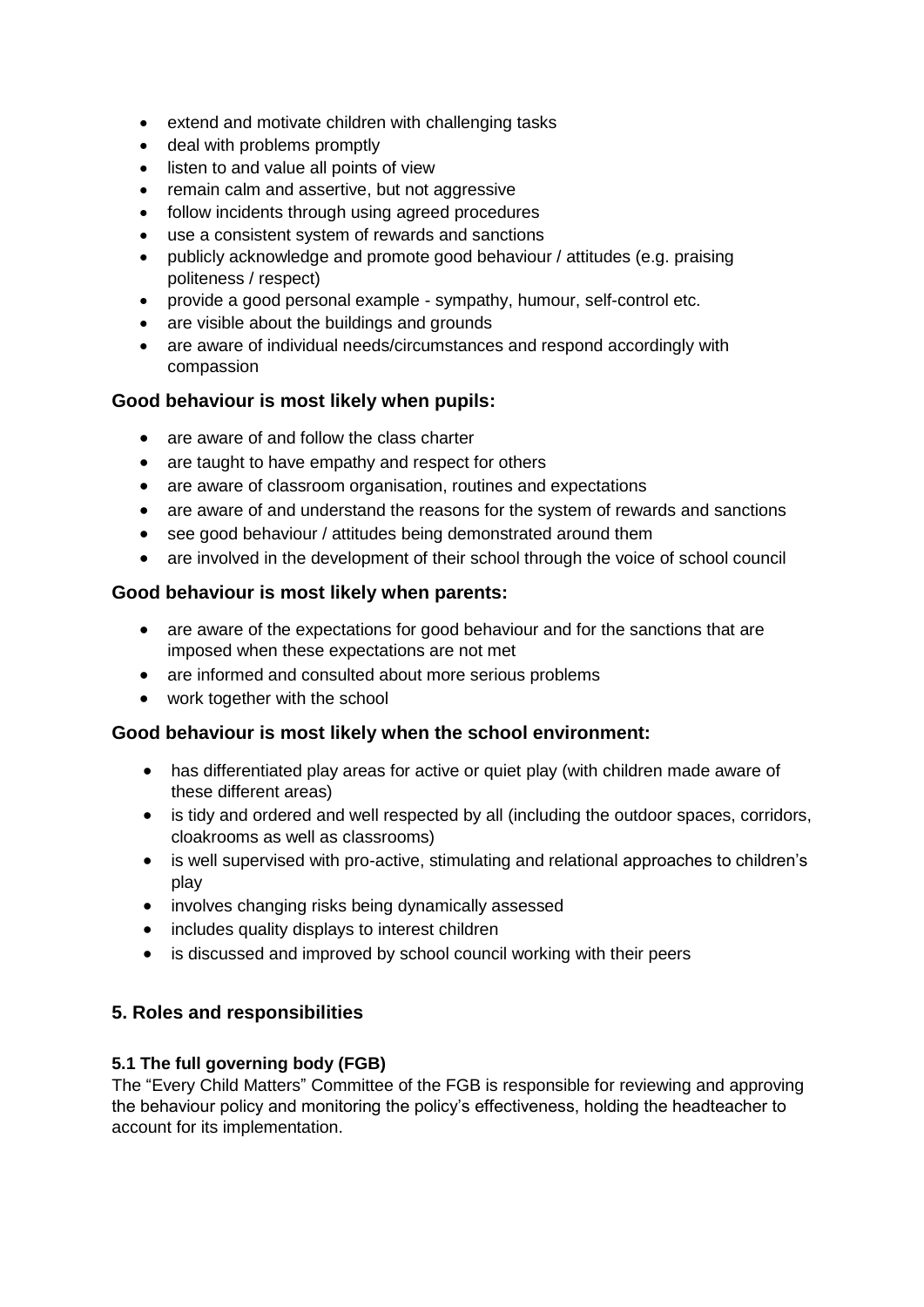#### **5.2 The headteacher**

The headteacher is responsible for reviewing this behaviour policy in conjunction with the governors. The headteacher will also approve this policy.

The headteacher will ensure that the school environment encourages positive behaviour and that staff deal effectively with poor behaviour, and will monitor how staff implement this policy to ensure rewards and sanctions are applied consistently.

#### **5.3 Staff**

Staff are responsible for:

- Implementing the behaviour policy consistently
- Modelling positive behaviour
- Providing a personalised approach to the specific behavioural needs of particular pupils
- Recording behaviour incidents
- Not humiliating or publicly shaming a child. Decisions about sanctions should be considered, fair and reasonable and should not be made on impulse.
- Maintaining their own regulation, keeping in control and not shouting.

The senior leadership team will support staff in responding to behaviour incidents.

#### **5.4 Pupils**

Pupils are expected to:

- Behave in an orderly and self-controlled way
- Show respect to members of staff and each other
- In class, make it possible for all pupils to learn
- Move quietly around the school
- Treat the school buildings and school property with respect
- Wear the correct uniform
- Accept sanctions when given
- Refrain from behaving in a way that brings the school into disrepute, including when outside school

#### **5.5 Parents / carers**

Parents / carers are expected to:

- Support their child in adhering to this policy
- Inform the school of any changes in circumstances that may affect their child's behaviour
- Discuss any behavioural concerns with the class teacher promptly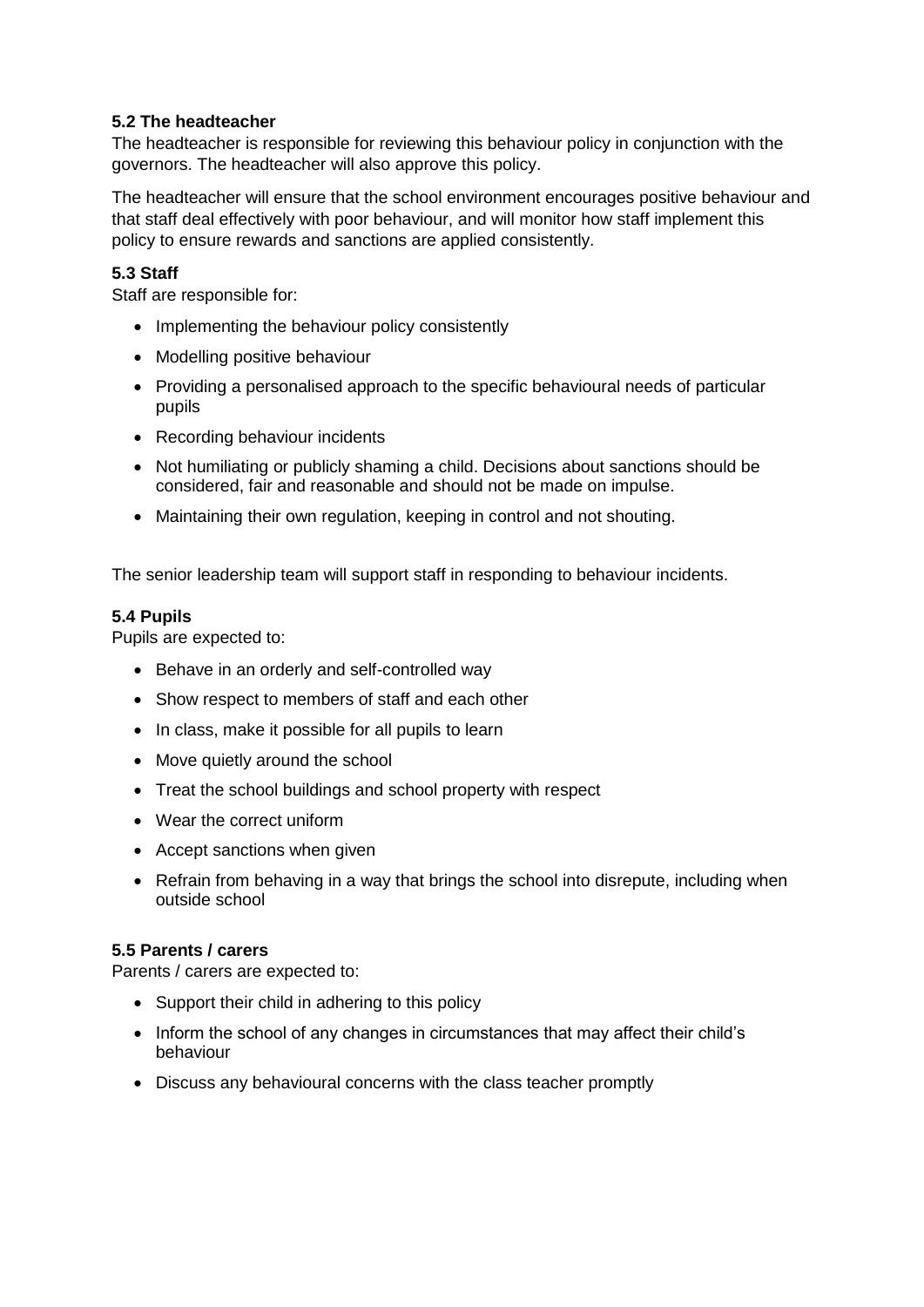# **6. Rewards and Sanctions**

### **Rewards**

The following may be used to reward children

- Positive, constructive comments can be written or verbal
- Stars, stickers, house points etc. (although "Golden Time", where children are "rewarded" by the removal of teacher-led learning, should not be used)
- Displaying pupils' work, endeavouring to ensure that all children's work is displayed regularly, keeping a tally to make certain that no child is missed out.
- Special responsibilities / privileges
- For exceptional effort or high achievement a child can receive a headteacher's award (these should be awarded carefully, for specific pieces of work or for putting the school's values into action. Every child should receive at least one during each academic year).
- Letting parents know about sustained good performance / effort through a comment in the home reading record book, homework diary, phone call, email or letter and at Parent Consultation evenings
- Encourage positive behaviour by sharing examples and discussing solutions in class Circle times/Thoughtful times

# **Sanctions and strategies for inappropriate behaviour**

- Time out the child is given quiet time on their own in an agreed area to allow time to cool off/calm down to avoid escalating incidents and before discussion about the inappropriate behaviour
- A verbal reprimand
- The child can be sent to another class/year group teacher or SLT
- Expecting work to be completed at home, or at break or lunchtime
- Insist that while adults / peers are talking to the class there is an expectation of silence from everyone else in the room
- Have space within class where a child can continue to work but alone (single table)
- Have a detailed discussion of motives for poor behaviour with the child using a restorative approach
- Use social stories, ELSA resources and books, scripted conversations and emotion coaching when necessary
- Children may be asked to complete a behaviour diary/ log together with their class teacher
- It is not acceptable for a child to swear aggressively or show physical aggression to an adult; this should be reported to a member of SLT.
- If there are any prejudice-related incidents, these should also be reported to SLT.
- Sanctions should not be imposed on the whole class when only a few children have made poor choices
- Teachers should phone parents if there is a noticeable decline in a child's behaviour
- Teachers will keep a record of when parents have been called, whether for good or bad behaviour
- Teachers will keep a log of conversations with parents
- Teachers will ask children to tell their parents of their good or poor behaviour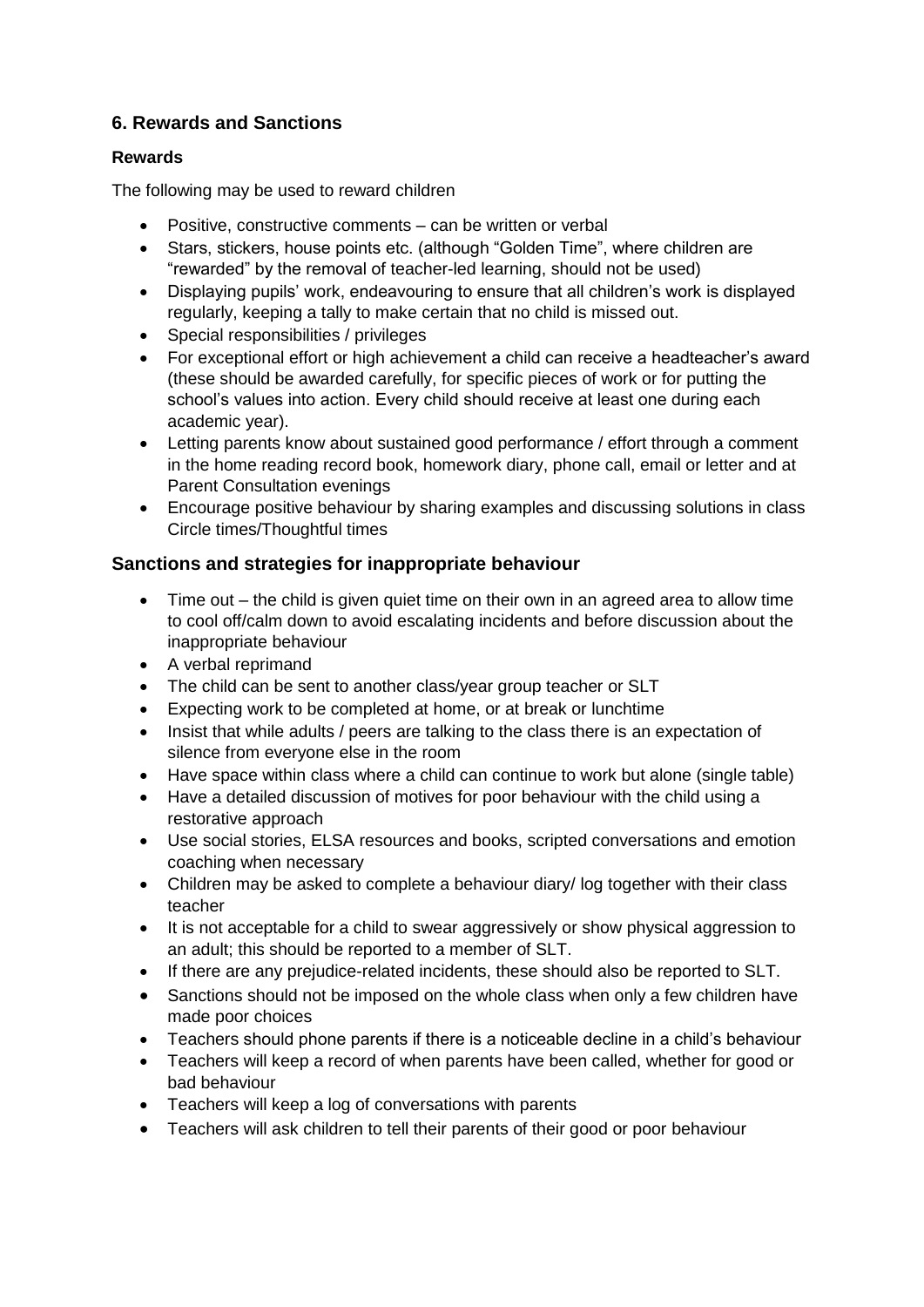# **7. Pupil support**

The school recognises its legal duty under the Equality Act 2010 to prevent pupils with a protected characteristic from being at a disadvantage. Consequently, our approach to challenging behaviour may be differentiated to cater to the needs of the pupil.

The school's special educational needs co-ordinator will evaluate a pupil who exhibits challenging behaviour to determine whether they have any underlying needs that are not currently being met.

Where necessary, support and advice will also be sought from specialist teachers, an educational psychologist, medical practitioners and/or others, to identify or support specific needs.

When acute needs are identified in a pupil, we will liaise with external agencies and plan support programmes for that child. We will work with parents to create the plan and review it on a regular basis.

# **8. Pupil transition**

To ensure a smooth transition to the next year, pupils have transition sessions with their new teacher(s). In addition, staff members hold transition meetings.

To ensure behaviour is continually monitored and the right support is in place, information related to pupil behaviour issues may be transferred to relevant staff at the start of the term or year. Information on behaviour issues may also be shared with new settings for those pupils transferring to other schools.

# **9. Serious breaches of discipline**

When there are incidences of much more serious poor behaviour e.g. bullying, physical aggression, violence or swearing, unauthorised absence from school, or refusal to cooperate, the child / children should be sent to the headteacher or member of SLT immediately. Make sure that it is clear why the child has been sent, either by writing a note, or communicating verbally. If more appropriate, a member of staff or another child can be asked to summon a member of SLT.

In such cases it is the policy of the school to ask parents to attend a meeting in order to work together with the school to find an acceptable solution.

Pupils who are on the SEND register for BESD and display frequent difficulties with behaviour will have an Individual Behaviour Plan that is agreed with staff and parents.

In-house suspension for up to a week may be used. This consists of a child working in school away from his/her peers.

### **10. Exclusion**

Exclusion (either fixed-term or permanent) will only be used as a last resort or in extreme cases of misconduct or physical violence. Staff will always work bearing in mind the values of the school. Permanent exclusion will occur only when all other avenues have been